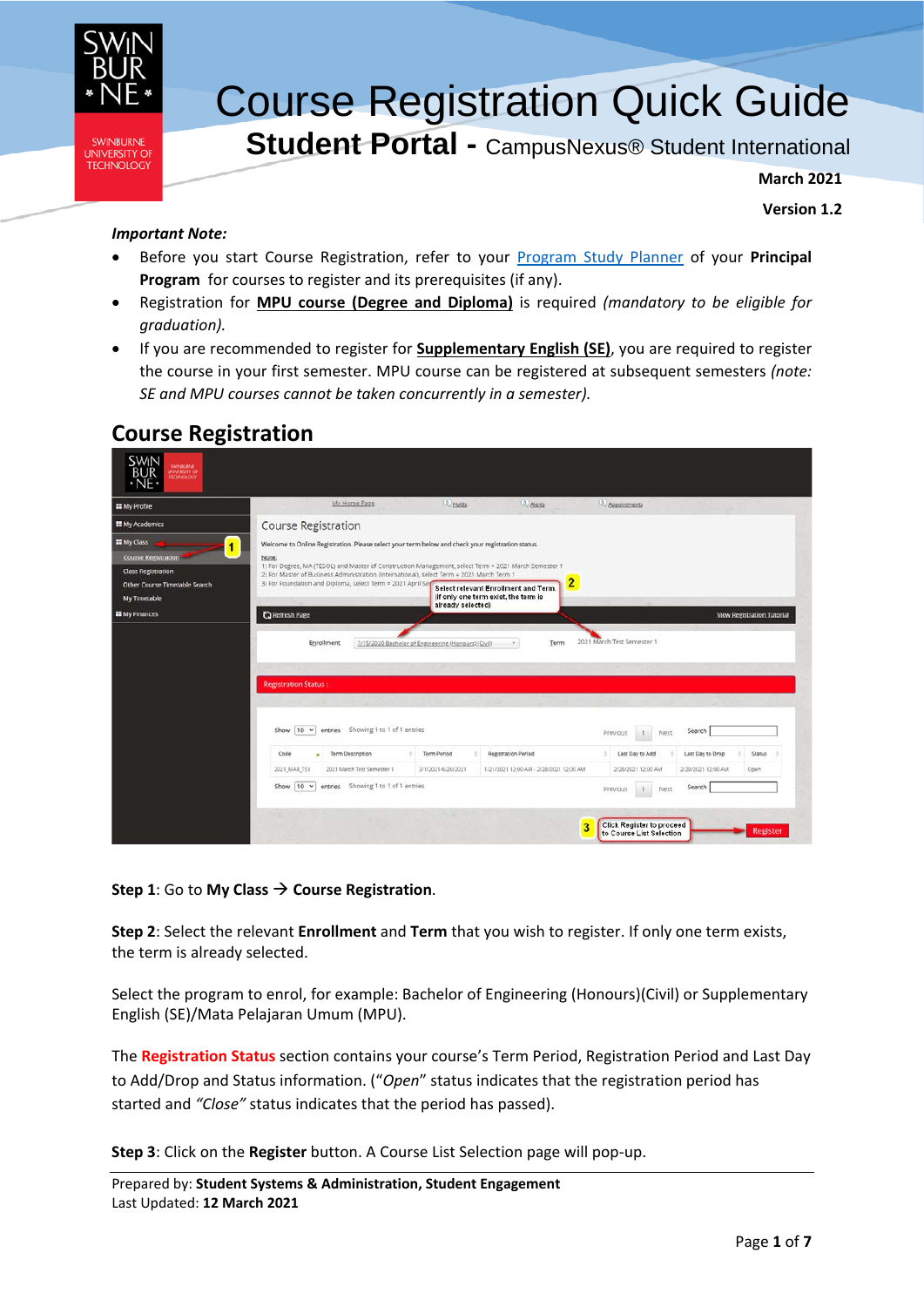# **Course List Selection**

The pop-up Course List Selection window has 3 Steps; which are **Step 1-***Select*, **Step 2-***View* and **Step 3-***Register*.

| Course Search           | Quick Add                                                                                         | Select "Required" for core course list<br>or "Elective" for elective course list | 1  |                                       |                       |                                                                  |         |             |                                         |                    |                        |
|-------------------------|---------------------------------------------------------------------------------------------------|----------------------------------------------------------------------------------|----|---------------------------------------|-----------------------|------------------------------------------------------------------|---------|-------------|-----------------------------------------|--------------------|------------------------|
| Display                 | Required<br>$\ddot{}$                                                                             | 11 <sup>2</sup><br><b>Sell</b>                                                   |    | v                                     | Level                 | $\sigma\Delta t/\tau$                                            |         |             | Course Code<br>×.                       |                    |                        |
| Meeting Days            | Required<br>Elactive<br>and IT was 17 years to pay 17 years for any<br>T Meets ONLY on these days | Class Starts:<br>$A\gamma\gamma^*$                                               |    | $\omega$                              | Class Ends:           | *Any*<br>Click Search if default course list is<br>not displayed |         |             | $\sim$<br>$\overline{2}$                |                    |                        |
| <b>Required Courses</b> |                                                                                                   |                                                                                  |    |                                       |                       |                                                                  |         |             |                                         |                    |                        |
|                         | Show 10 v entries Showing 1 to 7 of Zentrong<br>To add course(s)<br>3(a)                          |                                                                                  | ÷. | Section 1 Schedule                    |                       | <b>Owdits</b><br>u                                               |         | Campus !    | Previous.<br>Next<br><b>Matriuction</b> | Search<br>Status ! | Availability           |
| ACC10007                | Rinancial Information for Decision Making                                                         |                                                                                  |    | No scheduled meetings                 |                       | 12.50                                                            |         | SUTS.       | Instructor, Cass Schedule               | Augilatin 21 of 25 |                        |
| ACC10008                | Financial Information Systems                                                                     |                                                                                  |    | Na scheduled meetings                 |                       | 12.50                                                            |         | SUTS.       | Instructor, Class Schedule              | Aveilable          | $13 - 15$              |
| ACC20007                | Management Accounting for Planning and Control                                                    |                                                                                  |    | No scheduled meetings                 |                       | 12.50                                                            |         | 5.73        | Instructor, Class Schedule              | Available 10 of 12 |                        |
| Etx10002                | Financial Statistics                                                                              |                                                                                  |    | his scheduled meetings                |                       | 12.50                                                            |         | SUTS        | Instructor, Class Schedule              | Austable           | 24 of 25               |
| MGT10001                | Immoduction to Management                                                                         |                                                                                  |    | No scheduled meetings                 |                       | 12.60                                                            |         | SUTS.       | Instructor, Cass Schedule               | Austacle 19 of 25  |                        |
| MGT10002                | Critical Thinking in Management                                                                   |                                                                                  |    | No screauled meetings                 |                       | 12.92                                                            |         | SUTS        | Instructor, Class Schedule              | Austable 23 of 25  |                        |
|                         | President and Primaries and                                                                       |                                                                                  |    | \$24, Antennati, 24.40 militari e del |                       | <b>ALCOHOL</b>                                                   |         |             | and man Price Princess !                |                    | the ad is              |
| <b>Selected Courses</b> |                                                                                                   |                                                                                  |    |                                       |                       |                                                                  |         |             |                                         |                    | 28                     |
|                         | Please click the Register / Drop button to complete the registration process.                     |                                                                                  |    |                                       |                       |                                                                  |         | 4           | Click View to load View Page            | <b>View</b>        | <b>Register / Drog</b> |
|                         | Show 10 v entries Showing 1 to 4 of 4 entries                                                     |                                                                                  |    |                                       |                       |                                                                  |         |             | Neir-<br>Presiones:<br>11               | Search             |                        |
|                         |                                                                                                   |                                                                                  |    | Schedule<br>Section                   |                       |                                                                  | Credits | Campus      | <b>Instructor</b>                       | <b>Status</b>      | Beason                 |
| Action                  | To remove course(s)<br>3(b)                                                                       |                                                                                  |    |                                       | No scheduled meetings |                                                                  | 12.5    | SUTS.       | instructor, Class Schedule              | Selected           |                        |
|                         | Financial Information for Decision Making<br>6031000                                              |                                                                                  |    |                                       |                       |                                                                  |         |             |                                         |                    |                        |
|                         | <b>ACC20007</b><br>Management Accounting for Planning and Control                                 |                                                                                  |    |                                       | No scheduled meetings |                                                                  | 12.5    | SUTS.       | Instructor, Class Schedule              | Selected           |                        |
| Select A.               | MAGT10002<br>Critical Thirsting in Management                                                     |                                                                                  |    |                                       | No scheduled meetings |                                                                  | 42.5    | <b>SUTS</b> | Instructor, Class Schedule              | Selected           |                        |

# Step 1 - SELECT

- (1) Go to **Display**  $\rightarrow$  select "*Required*" (for core courses list) or "*Elective*" (for elective courses list). *By default, the Required Courses is displayed when the page is load.*
- (2) Click on the **Search** button if the default Course List is not displayed. *If you see "Currently no courses are available" on your screen, please make sure that you have selected the correct "Enrolment" and "Term" (refer to [Page 1: Step 2\)](#page-0-0)*

### (3) **Add Course**

- (a) From the course list, click on the **b** button to add course(s) you wish to add to the **Selected Courses** section.
- (b) To remove course(s) from the **Selected Courses** section, click on the **button**.
- (4) Click on the **View** button to load the **Step 2**-*View* page.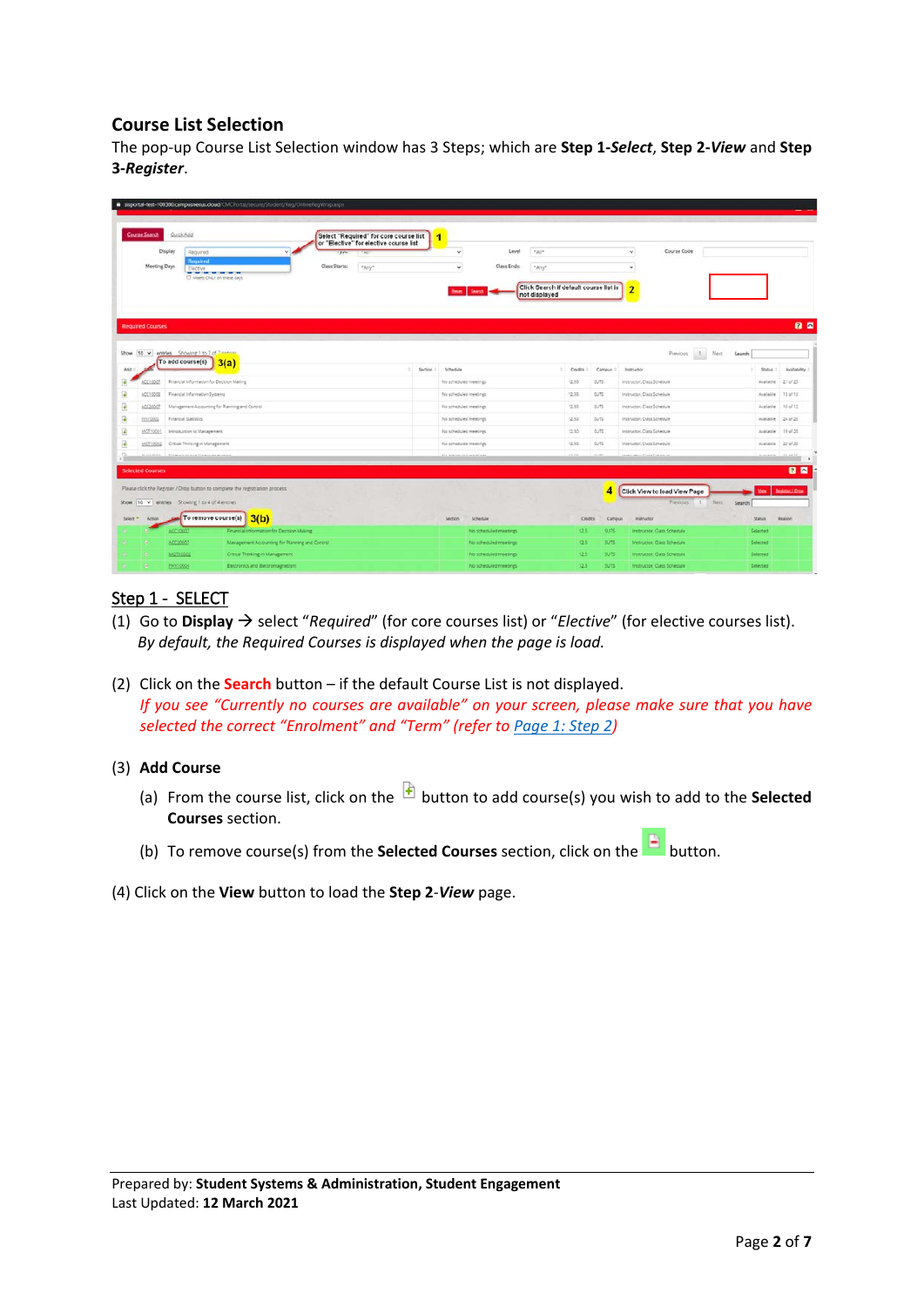|                         | <b>View Selected Courses</b> |          |                                                                               |     |         |                       |               |             |                            |                             |          |               |                        |
|-------------------------|------------------------------|----------|-------------------------------------------------------------------------------|-----|---------|-----------------------|---------------|-------------|----------------------------|-----------------------------|----------|---------------|------------------------|
|                         |                              |          | Week schedules may vary. Select week to navigate Calendar View                |     |         |                       |               |             | Week                       | Week 1: 3/1/2021 - 3/7/2021 |          |               |                        |
|                         | Sun                          |          | Mon                                                                           | Tue |         | Wed                   | Thu           |             | Fri                        |                             | Sat      |               |                        |
| 6am                     |                              |          |                                                                               |     |         |                       |               |             |                            |                             |          |               |                        |
| 7am                     |                              |          |                                                                               |     |         |                       |               |             |                            |                             |          |               |                        |
| <b>Barn</b>             |                              |          |                                                                               |     |         |                       |               |             |                            |                             |          |               |                        |
|                         |                              |          |                                                                               |     |         |                       |               |             |                            |                             |          |               |                        |
| 9am                     |                              |          |                                                                               |     |         |                       |               |             |                            | Click Register/Drop to load |          |               |                        |
|                         |                              |          |                                                                               |     |         |                       |               |             |                            | Register page               |          |               |                        |
|                         |                              |          |                                                                               |     |         |                       |               |             |                            |                             |          |               | 28                     |
| <b>Selected Courses</b> |                              |          |                                                                               |     |         |                       |               |             |                            |                             |          |               |                        |
|                         |                              |          | Please click the Register / Drop button to complete the registration process. |     |         |                       |               |             |                            |                             |          | <b>Select</b> |                        |
|                         | Show $10 \times$ entries     |          |                                                                               |     |         |                       |               |             |                            |                             | Search   |               | <b>Register / Orog</b> |
|                         | Action                       | Code     | Title                                                                         |     | Section | Schedule              | Credits<br>W. | Campus      | Instructor                 |                             | Status   | Reason        |                        |
|                         | ٠                            | ACC10002 | Financial Information for Decision Making                                     |     |         | No scheduled meetings | 125           | SUTS.       | Instructor, Class Schedule |                             | Selected |               |                        |
|                         | ×                            | ACC2000Z | Management Accounting for Planning and Control                                |     |         | No scheduled meetings | 12.5          | SUTS.       | Instructor, Class Schedule |                             | Selected |               |                        |
| Select<br>a<br>a<br>ø   | ×.                           | MGE10002 | Critical Thinking in Management                                               |     |         | No scheduled meetings | 12.5          | <b>SUTS</b> | Instructor, Class Schedule |                             | Selected |               |                        |

## Step 2 – VIEW

On this page, you will be able to view the **Selected Courses** you have added. (1) Click on the **Register/Drop** button to load the **Step 3-***Register* page.

|                         | Registering for 2021 March Test Semester 1<br>3/1/2021-6/20/2021 | Register in 3 easy steps. | Select<br>View.       |         | Register    |                            | Tuesday, February 09, 2021 4:36:36 PM ( Refresh Page Close Window |        |                                           |                         |
|-------------------------|------------------------------------------------------------------|---------------------------|-----------------------|---------|-------------|----------------------------|-------------------------------------------------------------------|--------|-------------------------------------------|-------------------------|
|                         |                                                                  |                           |                       |         |             |                            |                                                                   |        |                                           | $\overline{\mathbf{v}}$ |
| Register                |                                                                  |                           |                       |         |             |                            |                                                                   |        |                                           | $\overline{2}$          |
| Student Information     |                                                                  |                           |                       |         |             |                            |                                                                   |        |                                           | $\blacksquare$          |
| <b>Selected Courses</b> |                                                                  |                           |                       |         |             |                            |                                                                   |        | Confirm the status of<br>selected courses | ø                       |
| Code                    | Title                                                            | Section                   | Schedule              | Credits | Campus      | Instructor                 | <b>Status</b>                                                     | Reason | Last Day to Drop                          |                         |
| ACC10007                | Financial Information for Decision Making                        |                           | No scheduled meetings | 12.5    | <b>SUTS</b> | Instructor, Class Schedule | Selected                                                          |        | 2/28/2021 12:00 AM                        |                         |
| ACC20007                | Management Accounting for Planning and Control                   |                           | No scheduled meetings | 12.5    | 5075        | Instructor, Class Schedule | Selected                                                          |        | 2/28/2021 12:00 AM                        |                         |
|                         |                                                                  |                           |                       | 12.5    | sure.       | Instructor, Class Schedule | <b>Salarsan</b>                                                   |        | 2/28/2021 12:00:434                       |                         |
| MAT10002                | Critical Thinking in Management                                  |                           | No scheduled meetings |         |             |                            |                                                                   |        |                                           |                         |

# Step 3 – REGISTER

This page shows the selected course(s) and the current status ("*Selected*", "*Registered*" or "*Pending Drop*") before finalizing.

- (1) Confirm on the **Status** of the Selected Courses.
- (2) **View Fee Summary** to check on the fees charged.
- (3) **Finalize Course Added -** Click on the **Register/Unregister** button to complete the course add. A summary page will open.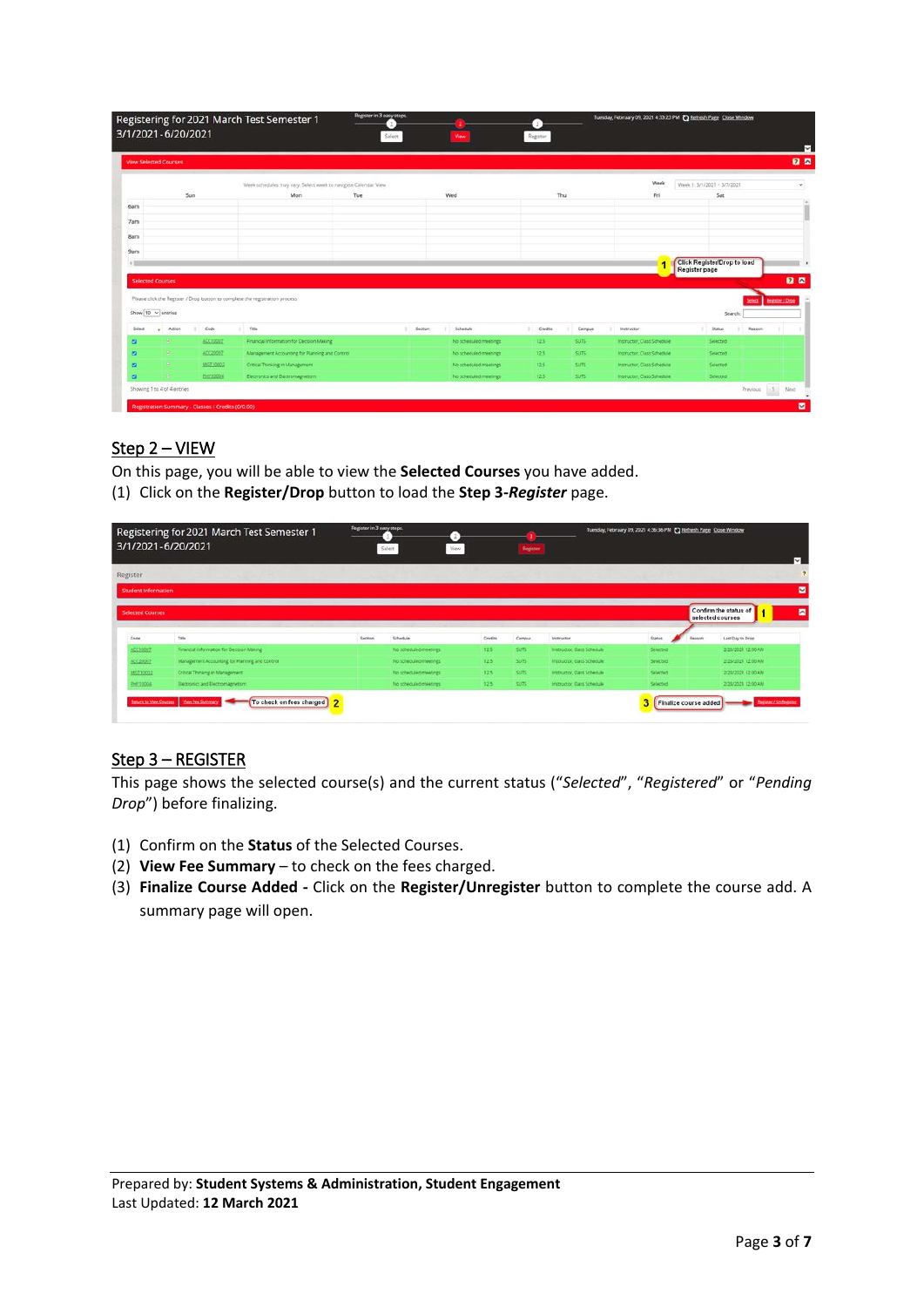| 3/1/2021-6/20/2021                                                                                       | Registering for 2021 March Test Semester 1                                                                                                                                                                                                                                                                                                       | Register in 3 easy steps. | Ð<br>View.<br>Select: |                |             | Register                   | Tuesday, February 09, 2021 4:44:21 PM C Refresh Page Close Window    |        |                                                |  |
|----------------------------------------------------------------------------------------------------------|--------------------------------------------------------------------------------------------------------------------------------------------------------------------------------------------------------------------------------------------------------------------------------------------------------------------------------------------------|---------------------------|-----------------------|----------------|-------------|----------------------------|----------------------------------------------------------------------|--------|------------------------------------------------|--|
| Register                                                                                                 |                                                                                                                                                                                                                                                                                                                                                  |                           |                       |                |             |                            |                                                                      |        | <b>All Print Page</b>                          |  |
| Student Information                                                                                      |                                                                                                                                                                                                                                                                                                                                                  |                           |                       |                |             |                            |                                                                      |        |                                                |  |
| <b>Course Schedule</b>                                                                                   |                                                                                                                                                                                                                                                                                                                                                  |                           |                       |                |             |                            |                                                                      |        |                                                |  |
|                                                                                                          |                                                                                                                                                                                                                                                                                                                                                  |                           |                       |                |             | 4(a)                       | Ensure Status of course(s)<br>selected are Registered<br>accordingly |        |                                                |  |
|                                                                                                          | Classroom assignments are subject to change. Please check your schedule within 24 hours of your course start date to check for your room changes.                                                                                                                                                                                                |                           |                       |                |             |                            |                                                                      |        | <b>Britarn to View Counter</b><br>Close Window |  |
| Code<br>Title                                                                                            |                                                                                                                                                                                                                                                                                                                                                  | Section                   | Schedule              | <b>Credits</b> | Campus      | instructor                 | Status                                                               | Reason | Last Day to Drop                               |  |
| ACC10007                                                                                                 | Financial Information for Decision Making                                                                                                                                                                                                                                                                                                        |                           | No scheduled meetings | 12.5           | <b>SUTS</b> | Instructor, Class Schedule | Registered                                                           |        | 2/28/2021 12:00 AM                             |  |
| ACC20007                                                                                                 | Management Accounting for Planning and Control                                                                                                                                                                                                                                                                                                   |                           | No scheduled meetings | 12.5           | <b>SUTS</b> | Instructor, Class Schedule | Registered.                                                          |        | 2/28/2021 12:00 AM                             |  |
| 100710002                                                                                                | Critical Thinking in Management                                                                                                                                                                                                                                                                                                                  |                           | No scheduled meetings | 12.5           | SUTS!       | Instructor, Class Schedule | Registered                                                           |        | 2/28/2021 12:00 AM                             |  |
| PHY10004                                                                                                 | Electronics and Electromagnetism                                                                                                                                                                                                                                                                                                                 |                           | No scheduled meetings | 12.5           | <b>SUTS</b> | Instructor, Class Schedule | Registered                                                           |        | 2/28/2021 12:00 AM                             |  |
| <b>Registration Information</b><br>Attendance and Withdrawal Policy:<br>· Withdraws from units of study. | 4(b)<br>Recommended to read through<br>In accordance with the University's Refund and Tuition Fees policy = Section 2 to S, all tuition fees payable are subjected to financial penalty where a certain percentage fees are forfeited (refer to the table below), if<br>· Withdraws, takes a leave of absence, or has their enrolment cancelled. |                           |                       |                |             |                            | 4(c)<br>To close the summary page                                    |        |                                                |  |
| Long semester (Teaching period of 12 weeks and above)                                                    |                                                                                                                                                                                                                                                                                                                                                  |                           |                       |                |             |                            |                                                                      |        |                                                |  |
| Time Frame                                                                                               | Forfeiture Percentage                                                                                                                                                                                                                                                                                                                            |                           |                       |                |             |                            |                                                                      |        |                                                |  |
| For commencing student                                                                                   |                                                                                                                                                                                                                                                                                                                                                  |                           |                       |                |             |                            |                                                                      |        |                                                |  |
| Prior to semester commencement                                                                           | to% of the fees payable stated in the<br>offer letter                                                                                                                                                                                                                                                                                            |                           |                       |                |             |                            |                                                                      |        |                                                |  |
| For both commencing and continuing student                                                               |                                                                                                                                                                                                                                                                                                                                                  |                           |                       |                |             |                            |                                                                      |        |                                                |  |
| Within 4 weeks after semester<br>commencement                                                            | 50% of the fees payable on the<br>withdrawn unit(s)                                                                                                                                                                                                                                                                                              |                           |                       |                |             |                            |                                                                      |        |                                                |  |

- (4) The summary page shows a Course Schedule.
- (5) Ensure that the **Status** of the course(s) you selected are **Registered** accordingly.
	- (a) Registration Information you are recommended to read through **The Attendance and Withdrawal Policy** outlined.
	- (b) Click on **Close Window** to close the summary page.

You have completed the **Course Registration process for the Principal Program**.

For Registration for **MPU course (Degree and Diploma)** or **Supplementary English course** – please repeat the process (refer to [Course Registration\)](#page-0-1)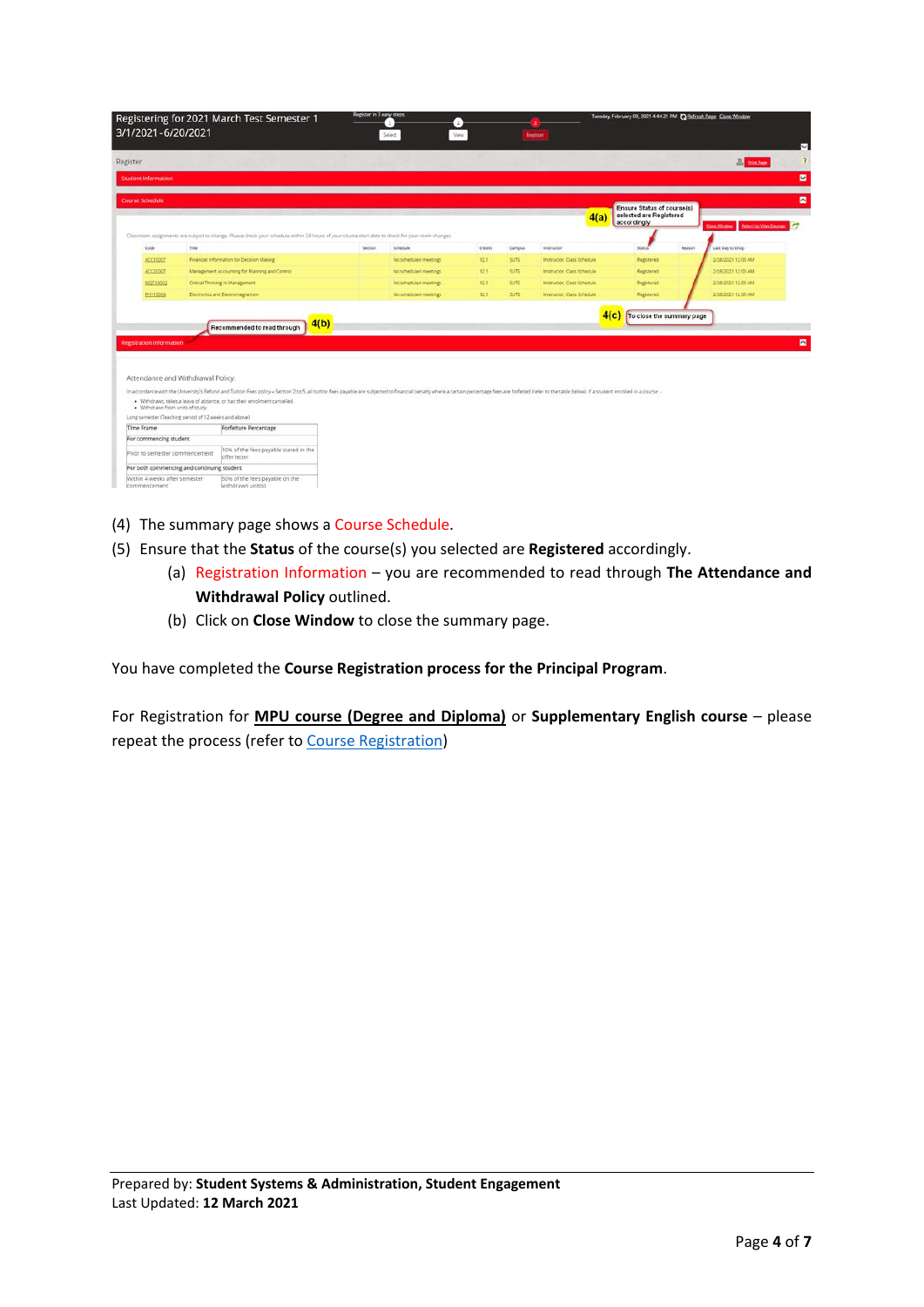# Drop Registered Course

| <b>EE</b> My Profile                  | 0 Alerts<br><b>D</b> Holds<br>My Home Page<br><b>4</b> Appointments                                                                                                                               |                                   |
|---------------------------------------|---------------------------------------------------------------------------------------------------------------------------------------------------------------------------------------------------|-----------------------------------|
| <b>III</b> My Academics               | Course Registration                                                                                                                                                                               |                                   |
| <b>III</b> My Class<br>$\blacksquare$ | Welcome to Online Registration. Please select your term below and check your registration status.                                                                                                 |                                   |
| <b>Course Registration</b>            | Note:                                                                                                                                                                                             |                                   |
| <b>Class Registration</b>             | 1) For Degree, MA (TESOL) and Master of Construction Management, select Term = 2021 March Semester 1<br>2) For Master of Business Administration (International), select Term = 2021 March Term 1 |                                   |
| Other Course Timetable Search         | 2<br>3) For Foundation and Diploma, select Term = 2021 April Ser<br>Select relevant Enrollment and Term.<br>(if only one term exist, the term is                                                  |                                   |
| My Timetable                          |                                                                                                                                                                                                   |                                   |
|                                       | already selected)                                                                                                                                                                                 |                                   |
|                                       | <b>C</b> Refresh Page<br>2021 March Test Semester 1<br>7/15/2020 Bachelor of Engineering (Honours) (Civil)<br>Enrollment<br>Term                                                                  | <b>View Registration Tutorial</b> |
| <b>EE</b> My Finances                 | <b>Registration Status:</b>                                                                                                                                                                       |                                   |
|                                       | entries Showing 1 to 1 of 1 entries<br>10 <sup>4</sup><br>Show<br>Search<br>Previous<br>Next.                                                                                                     |                                   |
|                                       | <b>Term Description</b><br><b>Registration Period</b><br><b>Term Period</b><br>Last Day to Add<br>Last Day to Drop<br>Code                                                                        | Status                            |
|                                       | 2021_MAR_TS1<br>2021 March Test Semester 1<br>3/1/2021-6/20/2021<br>1/21/2021 12:00 AM - 2/28/2021 12:00 AM<br>2/28/2021 12:00 AM<br>2/28/2021 12:00 AM                                           | Open                              |

(1) For dropping of course(s) you have previously registered, go to My Class > Course Registration > **Register**.

| Selected Courses |               |                                                                               |                                                |                      |                       |         |             |                            | <b>28</b>               |
|------------------|---------------|-------------------------------------------------------------------------------|------------------------------------------------|----------------------|-----------------------|---------|-------------|----------------------------|-------------------------|
|                  |               | Please click the Register / Drop button to complete the registration process. |                                                | View Register / Drop |                       |         |             |                            |                         |
|                  |               | Show 10 v entries Showcastandaddentries<br>To drop course(s)                  |                                                |                      |                       |         |             | Previous 1 Next            | Search                  |
| Select           | <b>Artion</b> | <b>Look</b>                                                                   |                                                | Section              | Schedule              | Credits | Campus      | Instructor                 | <b>Status</b><br>Reason |
|                  |               | ACC10007                                                                      | Financial Information for Decision Making      |                      | No scheduled meetings | 12.5    | <b>SUTS</b> | Instructor, Class Schedule | Registered              |
|                  | ×             | ACC20007                                                                      | Management Accounting for Planning and Control |                      | No scheduled meetings | 12.5    | SUTS:       | Instructor, Class Schedule | Registered              |
|                  | ×             | MGT10002                                                                      | Critical Thinking in Management                |                      | No scheduled meetings | 12.5    | SUTS.       | Instructor, Class Schedule | Registered              |
|                  | ×             | <b>ELIXIGODS</b>                                                              | <b>Dectronics and Dectromagnetism</b>          |                      | No scheduled meetings | 12.5    | SUTS:       | Instructor, Class Schedule | Registered              |

# Step 1 - SELECT

(1) Under the **Selected Courses** section, click on the button of the registered course (e.g. MGT10001) which you wish to drop.

### **Important Note:**

Do not drop AIM (Academic Integrity Training Module) courses (e.g. AIMFECS, AIMFBDA, AIMFBDA-PG, AIMSFS) from the course list. (AIM courses are compulsory non-credit online modules for new student which are registered for you by our staff).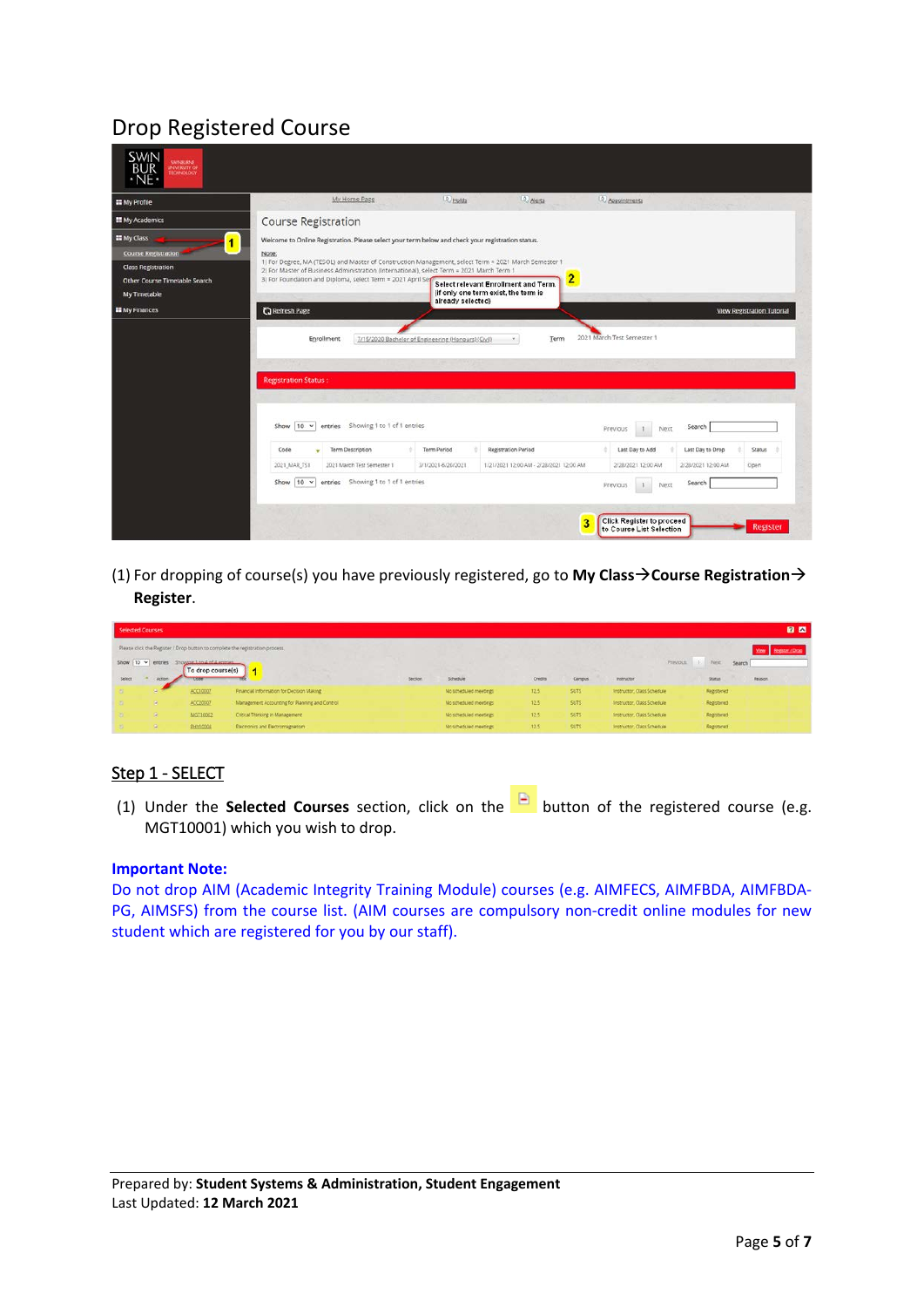(2) A **Course Status Change Reason** dialog box will pop-up. Select the most relevant reason and click on the **OK** button.



## Step 2 – VIEW

On this page, you will be able to view the **Selected Courses** you have dropped.

| 3/1/2021-6/20/2021           |                  |            | Registering for 2021 March Test Semester 1                                    | Register in 3 easy steps.<br>Select | View                   | o<br>Register               | Tuesday, February 09, 2021 5:13:29 PM ( Refresh Page Close Window |                             |                         |                        |
|------------------------------|------------------|------------|-------------------------------------------------------------------------------|-------------------------------------|------------------------|-----------------------------|-------------------------------------------------------------------|-----------------------------|-------------------------|------------------------|
| <b>View Selected Courses</b> |                  |            |                                                                               |                                     |                        |                             |                                                                   |                             |                         | $\mathbf{a}$           |
|                              |                  |            | Week schedules may vary. Select week to navigate Calendar View                |                                     |                        |                             | Week                                                              | Week 1: 3/1/2021 ~ 3/7/2021 |                         |                        |
|                              | Sun <sup>-</sup> |            | Mon                                                                           | Tue                                 | Wed                    | Thu                         | Fri                                                               |                             | Sat                     |                        |
| <b>Selected Courses</b>      |                  |            |                                                                               |                                     |                        |                             |                                                                   | 4                           | Finalize course dropped | 22                     |
| Show 10 v entries            |                  |            | Please click the Register / Drop button to complete the registration process. |                                     |                        |                             | View the dopped course(s)                                         |                             | Select  <br>Search:     | <b>Begister / Drop</b> |
| Select<br>٠                  | Action           | Code<br>a. | i Title                                                                       | 41<br>Section                       | Schedule               | $+$ $+$<br>Campus<br>$\sim$ | Instructor                                                        | Statut                      | -<br>Reason             |                        |
| $\mathbb{R}$                 | R                | MGT10002   | Critical Thinking in Management                                               |                                     | No scheduled meetings: | 12.5<br>SUTS:               | Instructor, Class Schedule                                        | Pending Drop                |                         |                        |
| E.                           | B                | PHY10004   | Electronics and Electromagnetism                                              |                                     | No scheduled meetings  | SUT5<br>12.5                | Instructor, Class Schedule                                        | Registered                  |                         |                        |
| Showing 1 to 2 of 2 entries  |                  |            |                                                                               |                                     |                        |                             |                                                                   |                             | Previous                | 1<br>Next              |

### (1) Click on the **Register/Drop** button to load the **Step 3-***Register* page.

| 3/1/2021-6/20/2021<br>Select<br><b>View</b><br>Register                                                                                    |                     |                    |                              |
|--------------------------------------------------------------------------------------------------------------------------------------------|---------------------|--------------------|------------------------------|
| Register                                                                                                                                   |                     |                    | $\overline{\mathsf{v}}$<br>7 |
|                                                                                                                                            |                     |                    |                              |
| Student Information                                                                                                                        |                     |                    | V                            |
| <b>Selected Courses</b>                                                                                                                    |                     |                    | E                            |
| Title<br>Code<br>Campus<br>Credits<br>Status<br>Section<br>Schedule<br>Instructor                                                          | Reason              | Lint Day to Drop   |                              |
| surs:<br>MGT10002<br>Critical Thinking in Management<br>12.5<br>Instructor, Class Schedule<br>No scheduled meetings<br><b>Pending Drop</b> | Unit is not offered | 2/28/2021 12:00 AM |                              |

#### (2) Click on **View Fee Summary** button to check on the fees charged.

There may be forfeiture fee charged if you drop courses before and after semester/term commencement. To check on financial penalties involved, click on **Important Dates** on the right menu bar on Portal and select the intake you are in.